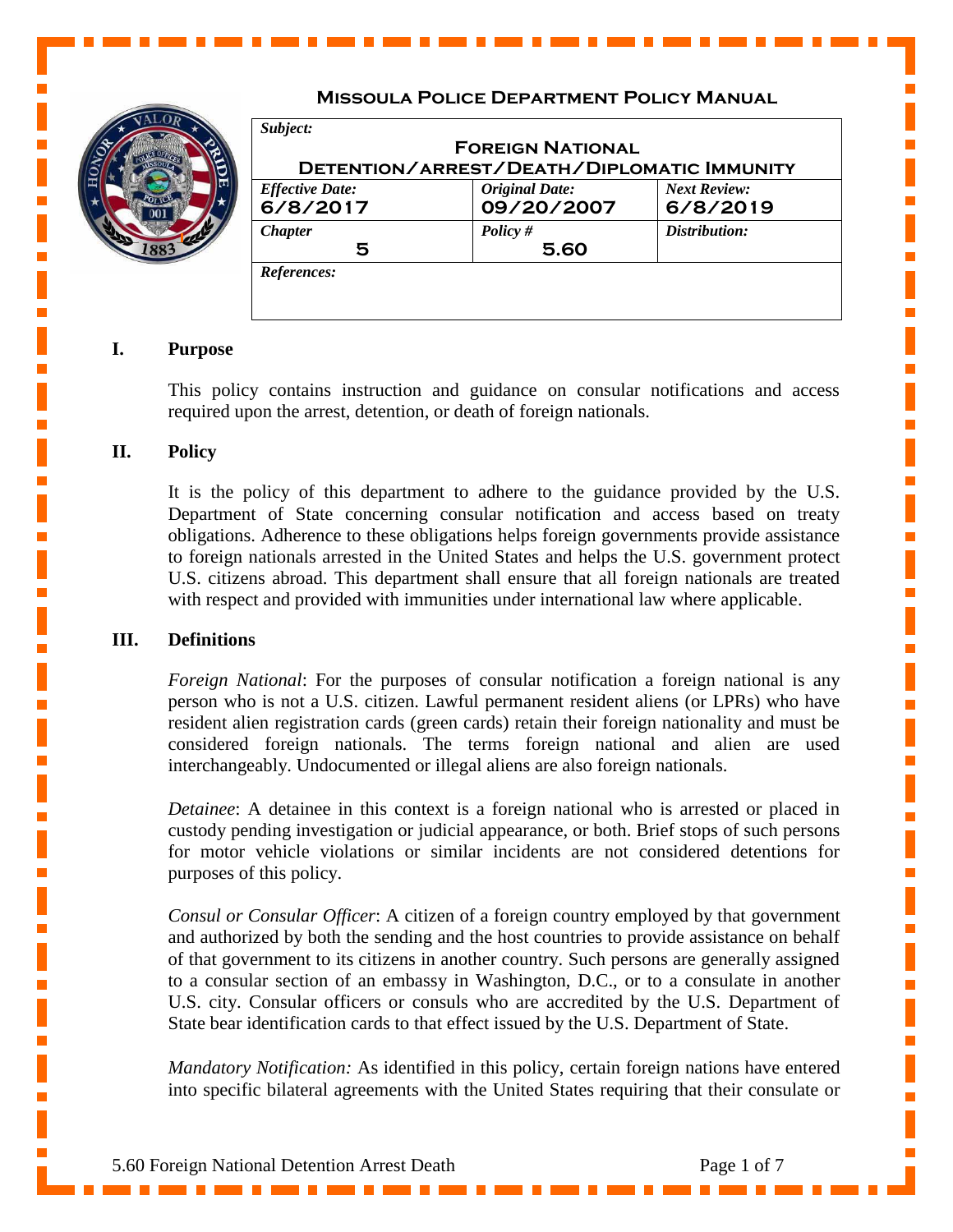embassy be notified of any arrest or detention of a foreign national of their country regardless of the desires of the arrested or detained foreign national.

*Notification at the Foreign National's Option*: Foreign nationals from countries that are parties to the Vienna Convention on Consular Relations (VCCR) must be provided with the option of having the consulate notified of their arrest or detention. If the detainee requests notification, a responsible detaining official must ensure that notification is given to the nearest consulate.

*Diplomatic Immunity*: A requirement by international law under which certain foreign government officials are not subject to the jurisdiction of local courts and authorities, for both their official and, to a large extent, their personal activities.

*Inviolability*: A principle embodied in international law that generally precludes law enforcement officials from handcuffing, arresting, or detaining certain foreign diplomatic officials, in any form, and forbids U.S. authorities from entering the residences, automobiles, or other property of protected persons. Where public safety is in imminent danger or it is apparent that a violent felony may otherwise be committed, police authorities may intervene to the extent necessary to halt such activity or defend themselves or others from personal harm.

# **IV. Procedures**

### A. Identification

- 1. Officers shall identify the foreign national's citizenship in the most efficient manner possible (by passport, travel document, or diplomatic card, for example).
- 2. Only an identity card issued by the U.S. Department of State's Office of Protocol or by the U.S. mission to the United Nations may be used as valid identification for diplomats and consular officials. The identification cards are color coded as follows:
	- a. Blue border: diplomatic officers and their families
	- b. Green border: embassy administrative, technical, and service staff employees
	- c. Red border: consular officers, employees, or their families
- 3. If an officer discovers through the identification process that a foreign national has or may have diplomatic immunity, see the diplomatic immunity section below as well as the diplomatic immunity appendix.
- B.Consular Notification Obligations
	- 1. Consular notification obligations are triggered upon any one of the following situations:
		- a. The arrest or detention of a foreign national
		- b. The death or serious injury of a foreign national
		- c. A wreck or crash in U.S. territory of a ship or aircraft under foreign registry

5.60 Foreign National Detention Arrest Death Page 2 of 7

L.

 $\overline{\mathbb{R}}$ Ē.  $\overline{\phantom{a}}$ 

 $\mathbb{R}^2$  $\overline{\mathbb{R}}$ 

 $\overline{\mathbb{R}}$ 

 $\mathbb{R}^2$ 

 $\mathbf{r}$ 

Ē,

 $\mathbb{R}^2$  $\mathbb{R}^2$ 

Ē, 

 $\overline{\phantom{a}}$ I  $\mathbb{R}^2$ 

 $\mathbf{r}$ 

 $\overline{\mathbb{R}}$ 

Ì,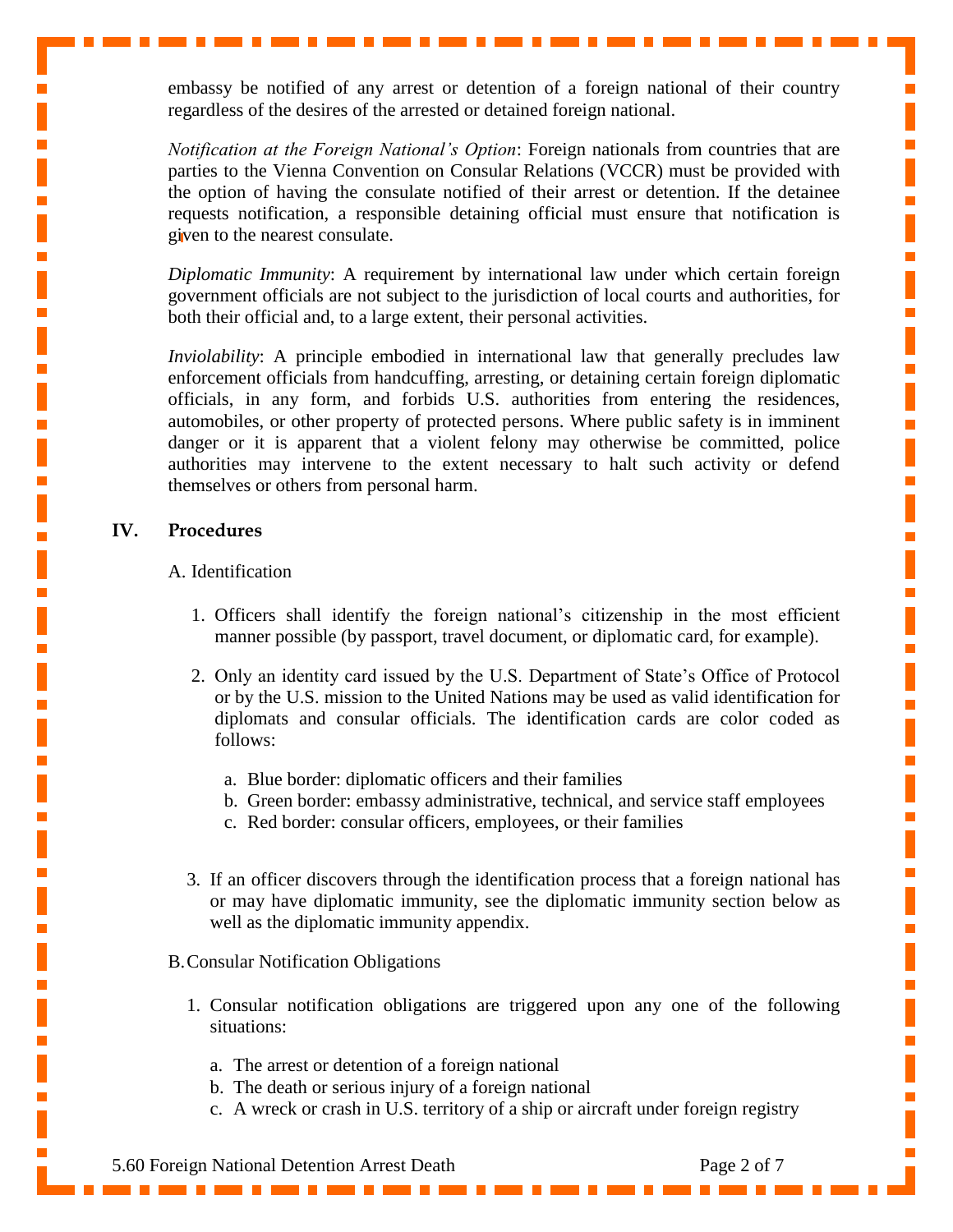- 2. In cases where a foreign national is the victim of a serious crime or felony, the officer or supervisor shall ask the victim whether he or she would like consular notification to be made. The Federal Bureau of Investigation (FBI) shall be notified when any of the following acts have been committed against a foreign national:
	- a. Murder or attempted murder
	- b. Conspiracy to commit murder
	- c. Manslaughter or attempted manslaughter
	- d. Kidnapping or attempted kidnapping
- 3. Officers who suspect that a person being arrested or detained is not a U.S. citizen shall inquire about his or her nationality in order to determine whether any consular notification obligations apply. When such requests are made, the officer should explain the purpose of the inquiry.
- 4. If an arrestee or detainee indicates that he or she is a foreign national, he or she should be asked for a passport or green card as identification. Officers shall determine the foreign national's country using the identification information provided. Undocumented illegal aliens are also entitled to consular notification and access. Absent any citizenship documentation, accept the foreign national's own statement about nationality. If it is determined that the person is an illegal alien, the officers may send the information to the U.S. Immigration and Customs Enforcement (ICE) upon approval of a supervisor and document the notification in the incident report.
- 5. Persons who indicate that they are U.S. citizens shall be presumed to be citizens.
- 6. Persons who indicate that they are dual citizens of another country and the United States shall be treated as a U.S. citizen. In other words, consular notification is not required.

#### C.Mandatory versus Optional Notification

- 1. Foreign nationals shall be informed of the option to communicate with their consular officials whenever they are arrested or detained.
	- a. In most cases, foreign nationals shall have the option of deciding whether to have their consular representative notified of the arrest or detention. This applies in all cases except foreign nationals who are citizens of the states listed in the mandatory notification list found in the appendix to this policy. The appendix should be used as a quick reference only. Officers should contact the State Department to confirm notification status.
	- b. The nations listed in the appendix, requiring mandatory notification, have bilateral treaties with the United States that require authorities to make notification to consular officials of the arrest or detention of one of their nationals, regardless of that national's wishes.

 $\overline{\mathbb{R}}$ 

Ī.

 $\overline{\mathbb{R}}$ 

 $\overline{\phantom{a}}$ 

 $\overline{\mathbb{R}}$ 

Ē.

 $\mathbb{R}^2$ 

 $\overline{\phantom{a}}$ Ī.

Ī.  $\overline{\phantom{a}}$ Ľ

 $\overline{\mathbb{R}}$ 

Ē.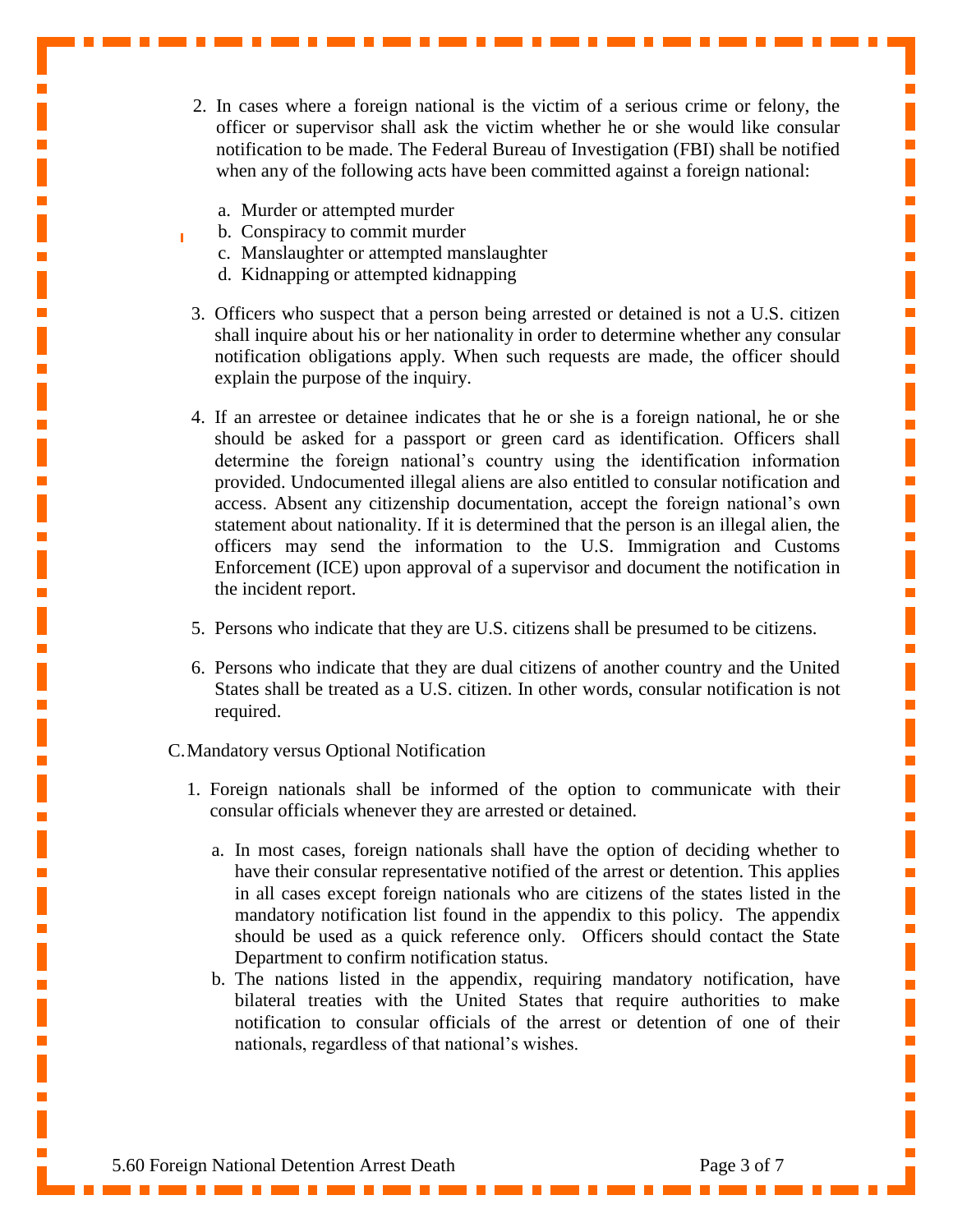- 2. The arresting officer or supervisor shall notify an arrested or detained foreign national when a mandatory notification has been made to his or her consulate or embassy.
	- a. The individual shall be advised that he or she is not required to accept the consulate's assistance, but that the consulate may be able to help obtain legal counsel, contact family members, and visit the individual in detention, among other things.
	- b. In most cases, the reason for the arrest and detention does not have to be volunteered to the consular official; it should be provided only when specifically requested by the official or when it is required under a specific provision in a bilateral treaty.
	- c. Mandatory notification requirements must be honored, even if the officer has reason to believe that the foreign national may suffer persecution or mistreatment by his or her government, though precautions should be taken to prevent the release of sensitive information.
- 3. Under no circumstances shall any information indicating that a foreign national has applied or is considering applying for asylum be disclosed to a foreign national's government official.
- D. How to Provide Notification
	- 1. When an officer believes that consular notification may be required, he or she should notify a supervisor.
	- 2. The supervisor should verify the country of origin of the foreign national and determine whether consular notification is at the option of the foreign national or whether it is mandatory. The following internet address is a list of nations that require mandatory notifications [www.travel.state.gov/law/consular.](http://www.travel.state.gov/law/consular)

The State Department main switch board phone number is 202-647-4000 if internet service is not available.

- 3. In the case of optional notifications, the supervisor or detaining officer shall ascertain whether the foreign national desires that the notification be made.
- 4. Statements shall be provided to foreign nationals for review and signature as provided in the appendix to this policy. Translations of these statements are available in the Consular Notification and Access booklet provide by the Department of State or through the State Department's Web site at [www.travel.state.gov/law/consular.](http://www.travel.state.gov/law/consular/consular_749.html) A signed copy of this form shall be retained in the arrest or booking file.
- 5. Notifications to consuls or embassies should be made by facsimile transmission as soon as reasonably possible and a copy of the completed fax transmission verification sheet retained with arrest or booking records. A suggested fax sheet for notification to foreign consuls and a list of foreign embassies and consulates in the

Ē.

 $\mathbb{R}^2$ Ī. I  $\overline{\phantom{a}}$ 

 $\overline{\mathbb{R}}$  $\overline{\mathbb{R}}$ 

 $\overline{\phantom{a}}$ I Ē. 

I

 $\overline{\phantom{a}}$  $\overline{\mathbb{R}}$ 

 $\overline{\phantom{a}}$ Ē. Ī

 $\overline{\phantom{a}}$  $\overline{\mathbb{R}}$ 

 $\overline{\mathbb{R}}$ 

Ī. 

i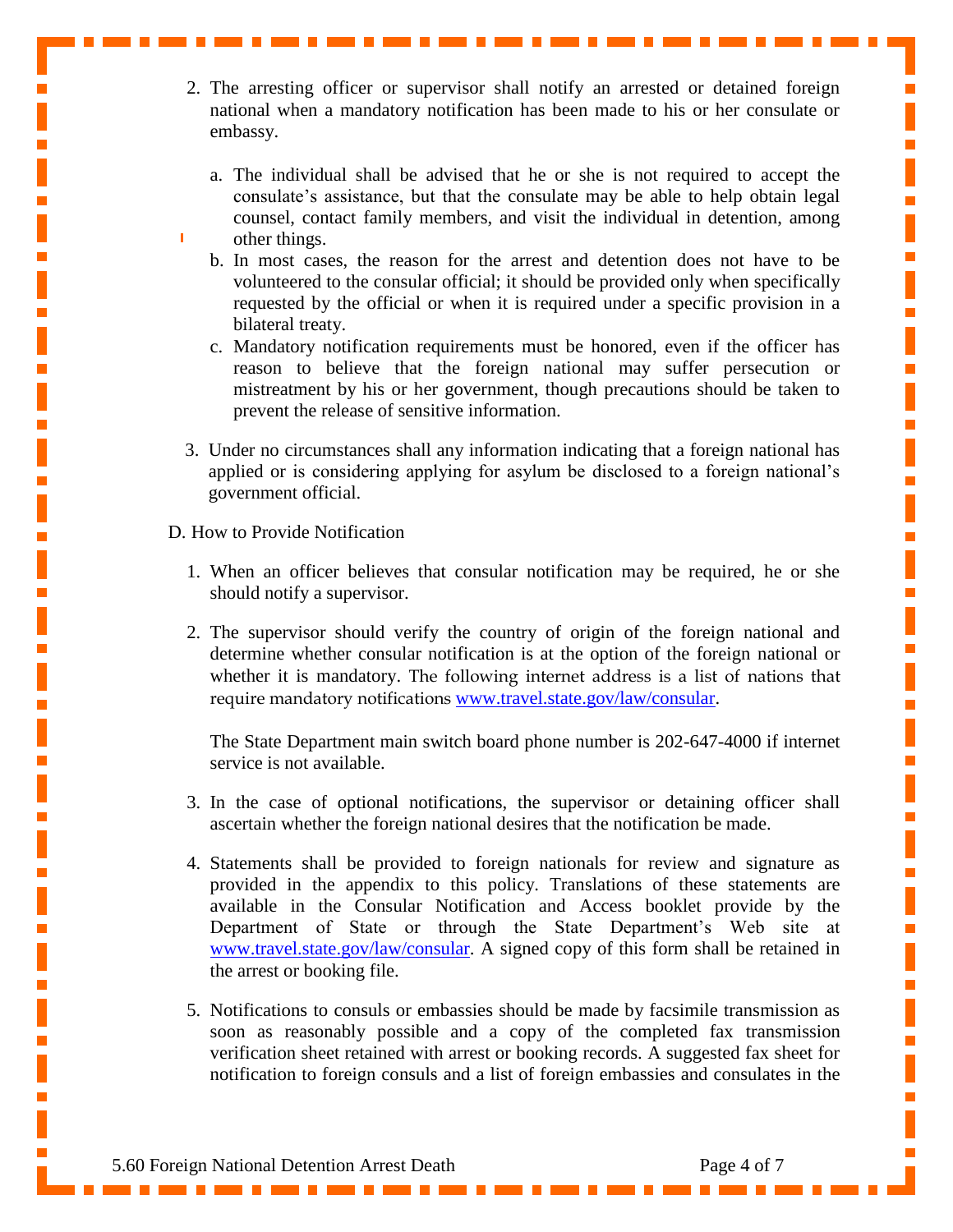United States with contact information is provided on the State Department's Web site at: [www.travel.state.gov/law/consular.](http://www.travel.state.gov/law/consular)

- 6. The prosecutor's office should be notified whenever a consular notification has been made.
- 7. Consular officials shall also be notified in the foregoing manner upon the death of a foreign national that comes to the attention of this department and in incidents involving wrecks or crashes in U.S. territory of ships or airplanes registered to foreign countries.
- 8. The department shall keep a written record of each instance a consul has been contacted to demonstrate that it has complied with the notification requirements set forth by the U.S. Department of State.

E.Consular Access to Detained Foreign Nationals

- 1. This department shall provide consular officers with reasonable access to detainees who request such access consistent with this department's policy and procedures governing visitation of detainees.
- 2. Authorized personnel shall permit the transmission of communications from foreign nationals to their respective consular official provided the transmissions are of reasonable duration and frequency.
- 3. Consular officials shall not serve as legal counsel for their foreign national constituents and do not retain attorney-client privileges. However, consular officials may be allowed to converse privately with their constituent if they so request and the request can be reasonably accommodated.
- 4. Consular officers may provide the following types of assistance to a detainee under the terms of international agreements, although such services vary by the capabilities of country representation in the United States:
	- a. Determine the detainee's situation and needs
	- b. Arrange for legal counsel and monitor case progress
	- c. Contact authorities concerning the conditions of confinement and bring personal items to the detainee as permitted by departmental policy
	- d. Contact the detainee's family on his or her behalf.
- F. Reference Information

Information on notification requirements, procedures, and contact numbers may change. The U.S. Department of State Web site at: [www.travel.state.gov/law/consular](http://www.travel.state.gov/law/consular/consular_753.html) shall be consulted periodically to update information on the following:

п

 $\overline{\mathbb{R}}$ Ī.

 $\overline{\mathbb{R}}$ 

 $\overline{\mathbb{R}}$ 

 $\overline{\mathbb{R}}$ 

 $\mathbb{R}^2$ 

I

 $\overline{\phantom{a}}$ Ē,  $\overline{\mathbb{R}}$ 

 $\mathbf{r}$ 

 $\overline{\mathbb{R}}$ 

 $\mathbf{r}$ 

Ē,

Ē.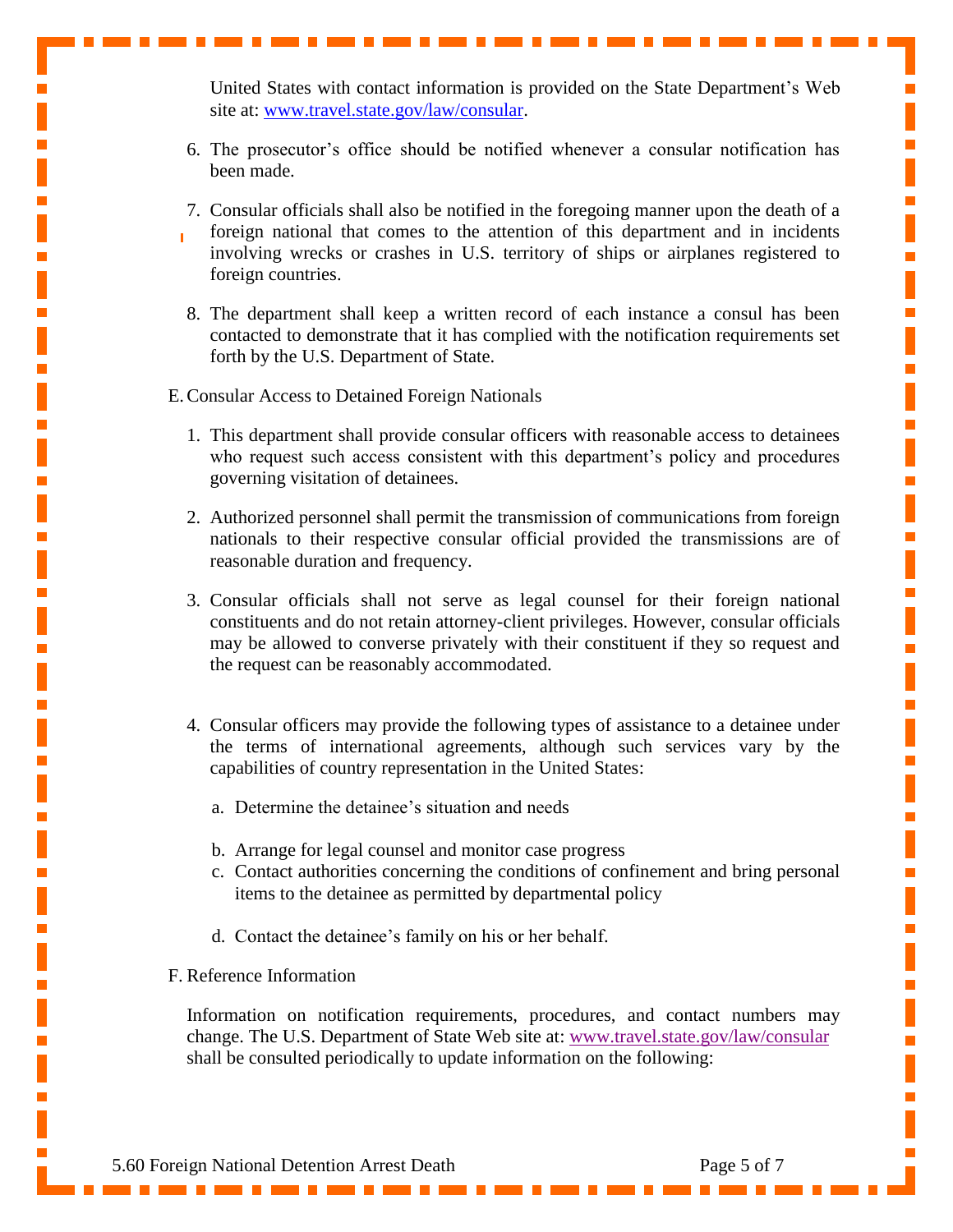- 1. Requirements pertaining to foreign nationals
- 2. Steps to follow when a foreign national is arrested or detained
- 3. Mandatory notification countries and jurisdictions
- 4. Suggested statements to arrested or detained foreign nationals
- 5. Suggested translation procedures
- 6. Suggested fax sheet and telephone and fax numbers
- 7. Consular identification cards.

G. Diplomatic Immunity

1. The primary method to determine that a person has diplomatic immunity is the use of an identity card, issued by the U.S. State Department, identifying the holder as having diplomatic immunity.

a. The State Department requests that they be contacted to confirm the immunity status even if they do have the identity card.

2. If a person claims they have diplomatic immunity but do not have proper identification, they should be informed that they will be detained until their immunity can be confirmed. At that point the State Department should be contacted to confirm their immunity status.

3. Persons with diplomatic immunity may not be detained or handcuffed unless they are imminent threat to someone else or some other similar grave circumstances are present.

a. Once all pertinent facts are determined and the person is no longer a threat, they must be released.

4. Premises and vehicles owned by an embassy or diplomat with full diplomatic immunity may not be searched or in the case of vehicles, booted or towed.

a. A vehicle which is a safety hazard may be towed just far enough that it can be parked where it is no longer a hazard.

5. There are different levels of diplomatic immunity depending on the position the person holds. Refer to the Law Enforcement Aspects Summary in the

appendix to this policy. For more complete information on the levels of immunity refer to the Diplomatic and Consular Immunity booklet in the policy appendix.

a. For some people diplomatic immunity only extends to official acts.

6. Diplomatic Immunity does not mean that a person will not be held responsible for their actions, however, because of the immunity a different process than normal must be followed.

a. The crime should still be thoroughly investigated.

b. If a prosecutor states they would prosecute the suspect, if the suspect did not have diplomatic immunity, the state department will request that the suspect's nation waive immunity.

 $\mathbf{r}$ 

 $\overline{\phantom{a}}$ 

 $\overline{\mathbb{R}}$ 

Ī. 

I

 $\mathbf{r}$ Ī.

 $\overline{\mathbb{R}}$ 

I

 $\mathbf{r}$  $\mathbb{R}^2$ 

 $\mathbf{r}$ 

Ē.